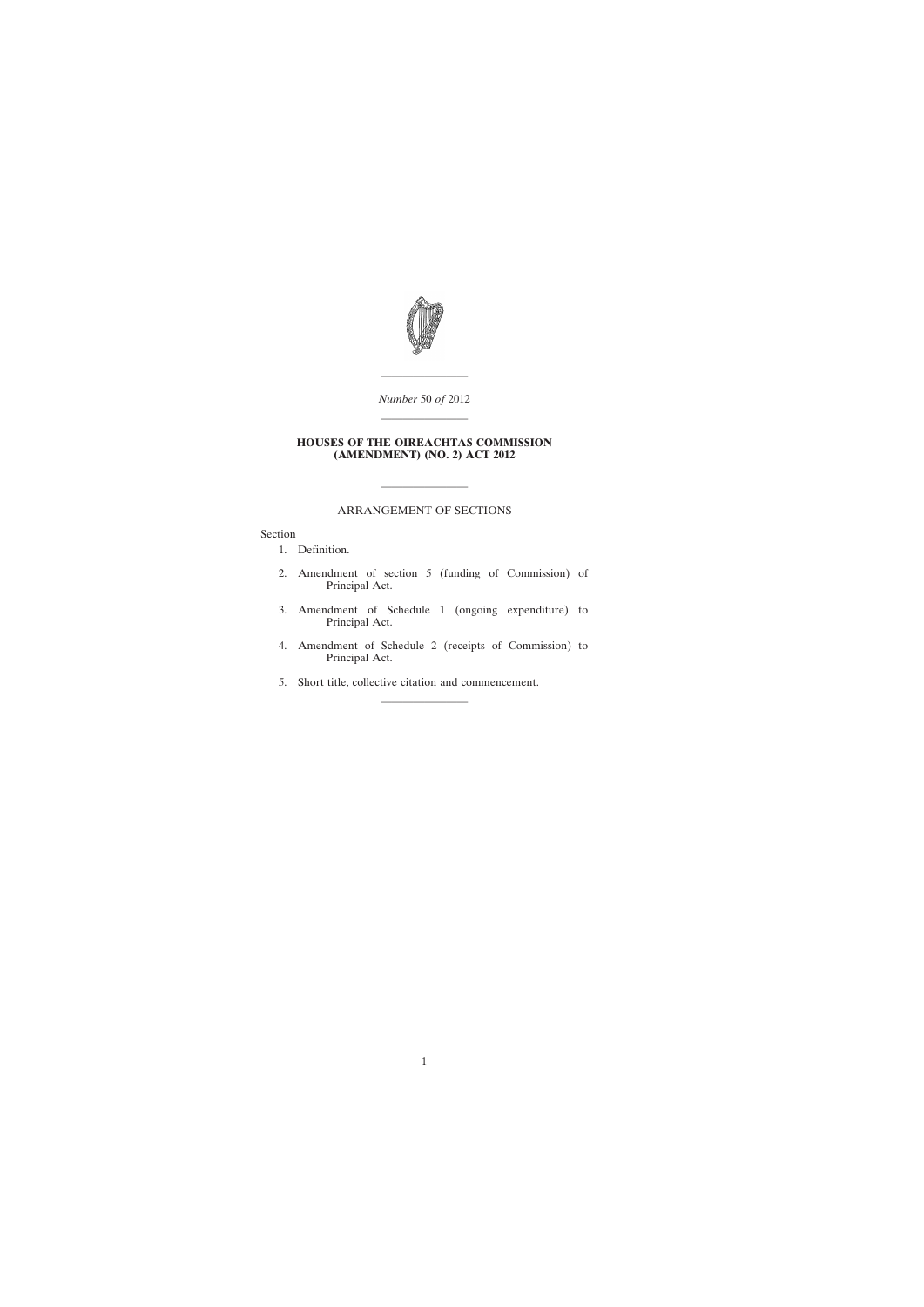# [*No.* **50.**] *Houses of the Oireachtas Commission* [2012.] *(Amendment) (No.* 2*) Act* 2012*.*

# Acts Referred to

Houses of the Oireachtas Commission Act 2003 2003, No. 28 Houses of the Oireachtas Commission Acts 2003 to 2009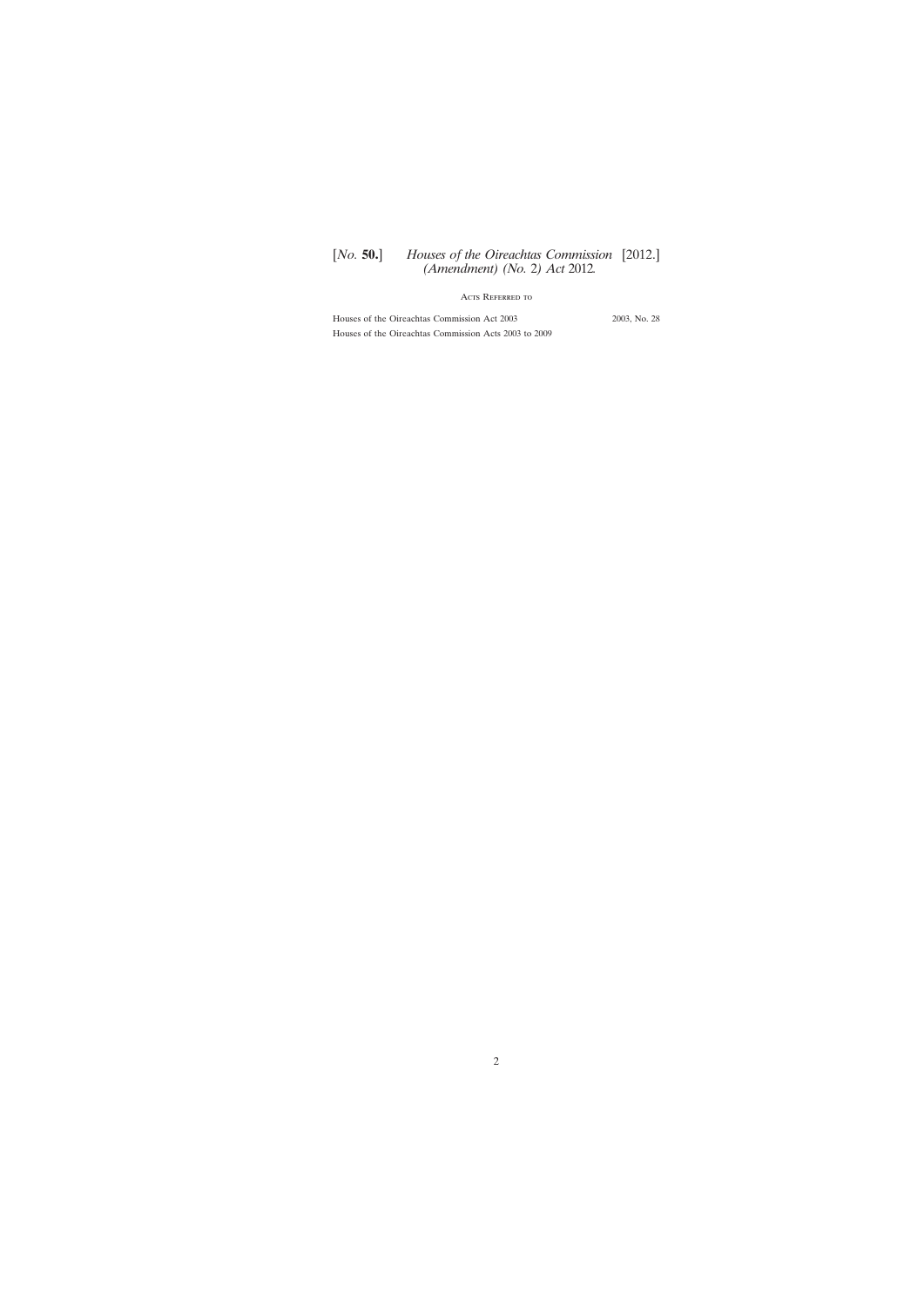<span id="page-2-0"></span>

# *Number* 50 *of* 2012 ————————

————————

#### **HOUSES OF THE OIREACHTAS COMMISSION (AMENDMENT) (NO. 2) ACT 2012**

#### AN ACT TO AMEND THE HOUSES OF THE OIREACHTAS COMMISSION ACT 2003 AND TO PROVIDE FOR RELATED MATTERS.

————————

[26*th December*, 2012]

# BE IT ENACTED BY THE OIREACHTAS AS FOLLOWS:

**1**.—In this Act "Principal Act" means the Houses of the Definition. Oireachtas Commission Act 2003.

**2**.—The Principal Act is amended by substituting the following for Amendment of section 5:

section 5 (funding of Commission) of Principal Act.

"5.— $(1)$  Subject to subsection  $(2)$ , the expenditure incurred by the Commission in the performance of its functions during the period of 3 years from 1 January 2013, shall, with the approval of the Minister for Public Expenditure and Reform, be charged on and paid out of the Central Fund or the growing produce of that Fund by the Minister for Finance.

(2) Not more than the sum of  $\epsilon$ 324,000,000 shall be so charged and paid out.

(3) Receipts of the Commission specified in Schedule 2 shall be used by it for the purposes of the performance of its functions and the annual value of such receipts shall be duly deducted from the sum specified in subsection (2) and accounted for.".

**3**.—The Principal Act is amended by substituting for Schedule 1 Amendment of the following:

Schedule 1 (ongoing expenditure) to Principal Act.

#### "SCHEDULE 1

#### ONGOING EXPENDITURE

1. Administration—

(*a*) Salaries, wages and allowances in respect of staff of the Houses of the Oireachtas Service.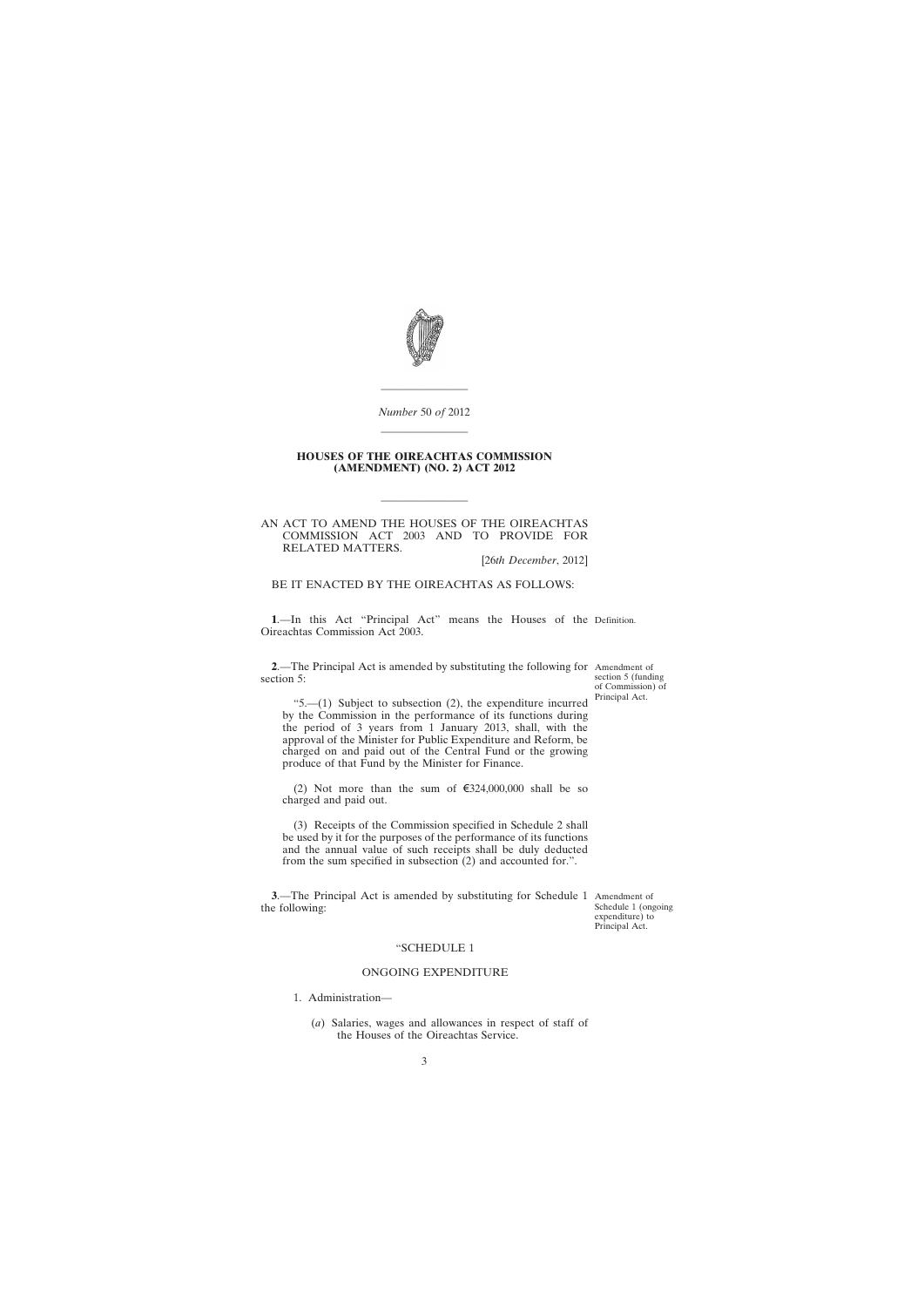## [*No.* **50.**] *Houses of the Oireachtas Commission* [2012.] *(Amendment) (No.* 2*) Act* 2012*.*

- (*b*) Travel and subsistence.
- (*c*) Training and development and incidental expenses.
- (*d*) Postal and telecommunications services.
- (*e*) Office equipment and external IT services.
- (*f*) Office premises expenses.
- (*g*) Consultancy services and value for money and policy review.
- (*h*) Parliamentary printing.
- (*i*) Library and research services.
- (*j*) Public relations and communications.
- 2. Other services—
	- (*a*) Payment in respect of catering and bar staff.
	- (*b*) Expenses of delegates to other parliamentary assemblies.
	- (*c*) Televising of proceedings of Dáil Éireann and Seanad Éireann and other services.
	- (*d*) Grant-in-aid in respect of inter-parliamentary activities.
	- (*e*) Grant-in-aid to British-Irish Parliamentary Assembly.
	- (*f*) North/South Inter-Parliamentary Association.
	- (*g*) Termination allowances in respect of former members of the Houses of the Oireachtas.
	- (*h*) Grant to Irish Parliamentary (former Members) Society.
	- (*i*) Grant-in-aid in respect of "*Ciste Pinsean Thithe an Oireachtais*".
	- (*j*) Pension scheme for secretarial assistants.
- 3. Membership of Dáil Éireann—
	- (*a*) Salaries of members (including Office Holders and Chairpersons of Committees).
	- (*b*) Payments in respect of secretarial assistance for nonoffice holding members.
	- (*c*) Travel and Accommodation Allowance.
	- (*d*) Public Representation Allowance.
	- (*e*) Other allowances.